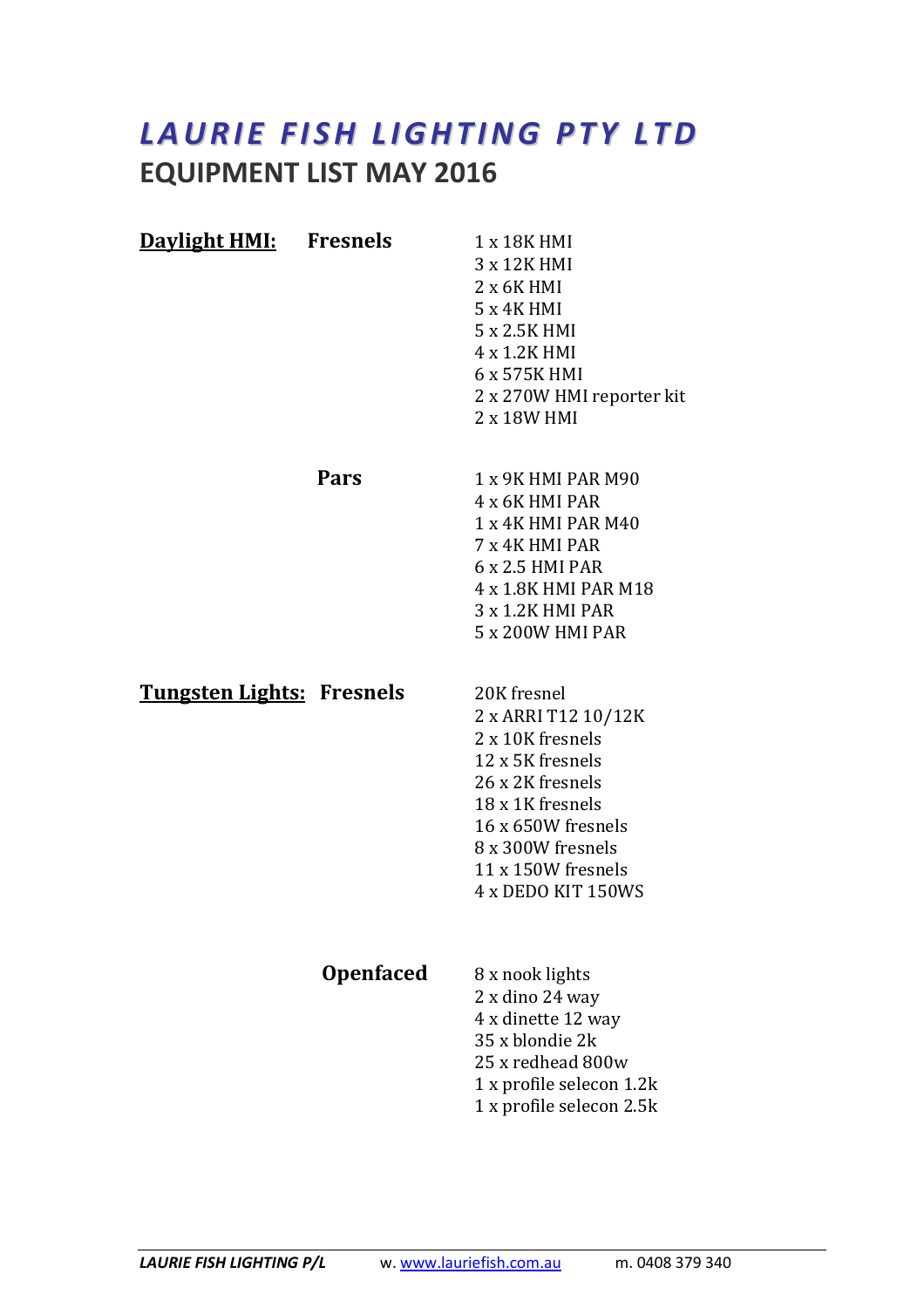| <u>Kino-flo</u>              | 2 x wall o lights<br>2 x flatheads<br>$1 x 8$ bank2'<br>$8x4$ bank $4'$<br>3 x 2 bank 4'<br>$20x$ single 4'<br>$2x 4$ bank $2'$<br>$2x2$ bank $2'$<br>4 x mini kinoflo kits<br>1 x 12v kinoflo car kitT<br>1 x vistabeam 600                                                                                                                                                                          |
|------------------------------|-------------------------------------------------------------------------------------------------------------------------------------------------------------------------------------------------------------------------------------------------------------------------------------------------------------------------------------------------------------------------------------------------------|
| <b>Led Lighting</b>          | 2 x keno celeb 200<br>1 x keno celeb 400<br>1 x arri sky panel 600<br>4 x double brick kit<br>$5x1'x1'$ bi color<br>1 X creamsource<br>1 x led ring light 24 inch<br>2 x rosco pad 4 inch<br>2 x rosco pad 2 foot<br>6 X kick lights<br>6 X multi color strips                                                                                                                                        |
| <b>Spacelights</b>           | 25 x 6k spacelights<br>5 x 3k spacelights                                                                                                                                                                                                                                                                                                                                                             |
| <b>Reflectors</b>            | $6x$ mirrors $4'$<br>11 x reflector hard/soft boards 4'<br>1 x 5 sided spinning mirror<br>10 x mirror tiles<br>$2 \times$ flexifills $5 \text{ in } 1$                                                                                                                                                                                                                                                |
| <b>Textiles/Frame Covers</b> | 50' x 40' sail<br>$40'x 40'$ sail<br>$2 \times 30' \times 30'$ sail<br>$20'$ x $20'$ silk<br>$20'$ x $20'$ black silk<br>$2 \times 20' \times 20'$ griffolyn<br>20' x 20' double black net<br>20' x 20' single black net<br>$3 \times 20' \times 20'$ sails<br>20' x 12' ultra bounce<br>20' x 12' camouflague nets<br>$3 \times 12' \times 12'$ single nets<br>$3 \times 12' \times 12'$ double nets |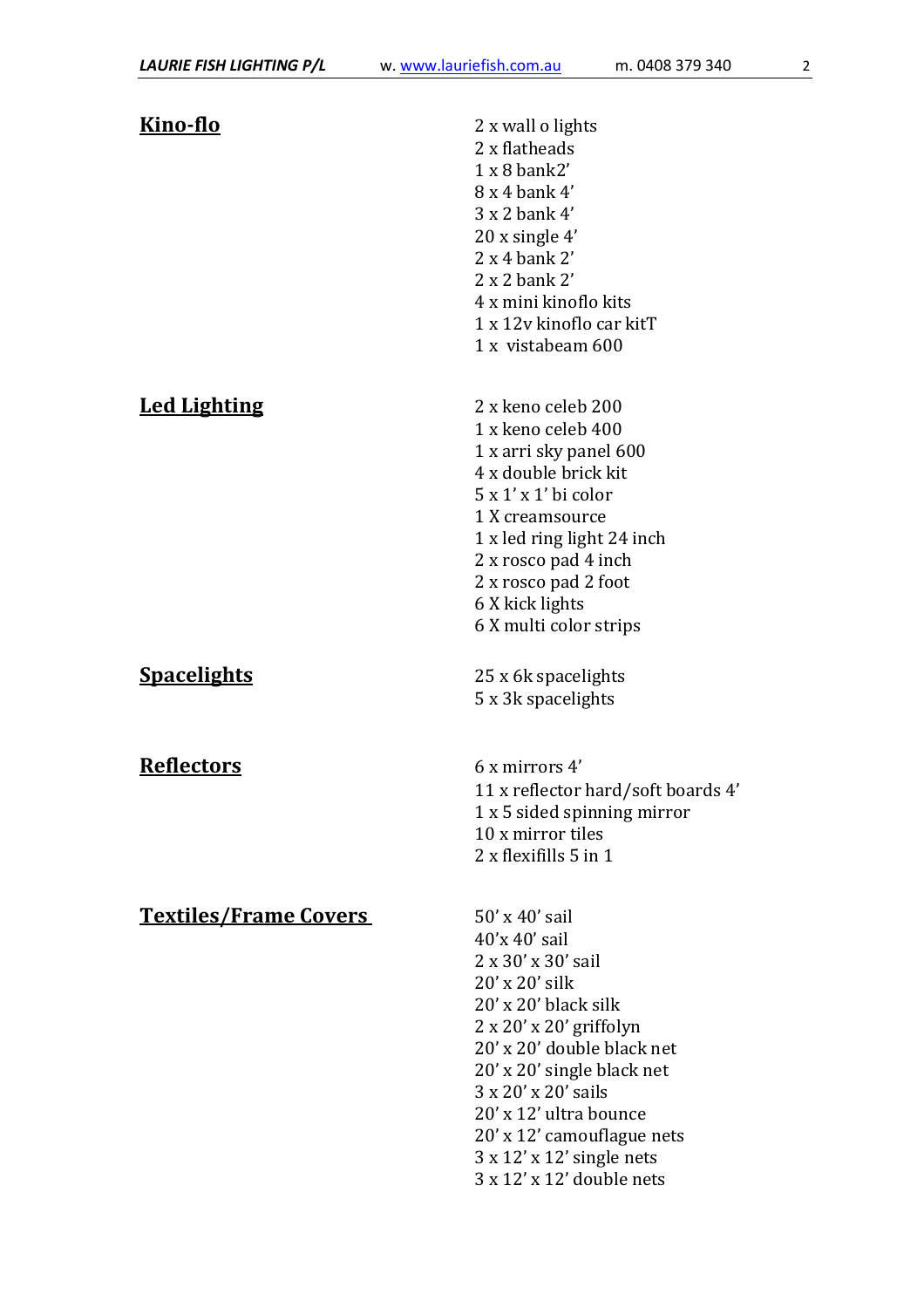| <b>Textiles/Frame Covers cont</b> | $5 \times 12' \times 12'$ griffolyns           |
|-----------------------------------|------------------------------------------------|
|                                   | 12' x 12' glamoris                             |
|                                   | 12' x 12' mattflectors                         |
|                                   | $2 \times 12' \times 12'$ sails $\frac{1}{4}$  |
|                                   | $10 \times 12' \times 12'$ sails $\frac{1}{2}$ |
|                                   | $12'$ x $12'$ sail full                        |
|                                   | 12' x 12' hilites                              |
|                                   | 12' x 12' silver lames                         |
|                                   | $12'$ x $12'$ lisa maries                      |
|                                   | $12'$ x $12'$ silk white                       |
|                                   | 12' x 12' silk black                           |
|                                   | $8'$ x 6' sail                                 |
|                                   | 8' x 6' ultra bounce                           |
|                                   | $8'$ x $8'$ hilite                             |
|                                   | 6' x 6' sails $\frac{1}{4}$                    |
|                                   | 8 x 6' x 6' sails ½                            |
|                                   | $4 \times 6' \times 6'$ griffolyns             |
|                                   | $6'$ x $6'$ lisa marie                         |
|                                   | $6'$ x $6'$ mattflector                        |
|                                   | 6' x 6' ultrabounces                           |
|                                   | $6'$ x $6'$ single nets                        |
|                                   | $6'$ x $6'$ double nets                        |
|                                   | 2 x Matthews net sets                          |
|                                   | 3 x roadrags                                   |
|                                   |                                                |
| <u>Frames</u>                     | 3 x 20' x 20' frames                           |
|                                   | $1 \times 20' \times 18'$ frame                |
|                                   | 8 x 12' x 12' frames                           |
|                                   | 12' x 12' collapsible frame                    |
|                                   | 8' X 8' collapsible frame                      |
|                                   | 6' x 6' collapsible frame                      |
|                                   | $8x6'x6'$ frames                               |
|                                   | 40 x 4' x 4' knifeblades                       |
| <b>Soft lights</b>                | 9 x 800w baby softs mole                       |
|                                   | 9 x 2k zip lights mole                         |
|                                   | 1 x 4k soft light mole                         |
|                                   | 30 x 5k softlights                             |
|                                   | 1 x octodome 7 foot                            |
|                                   | 1 x octodome 3 foot                            |
|                                   |                                                |
| <b>Dimmers</b>                    | 4 x 2k variacs                                 |
|                                   | 10 x 2k dimmers                                |
|                                   | 20 x 2.5k dimmer packs                         |
|                                   | 6 x 5K dimmer packs                            |
|                                   | 3 x jands 4 pack dimmers                       |
|                                   | 1 x 10k dimmer                                 |
|                                   | 1 x 6 x 10k dimmer pack                        |
|                                   |                                                |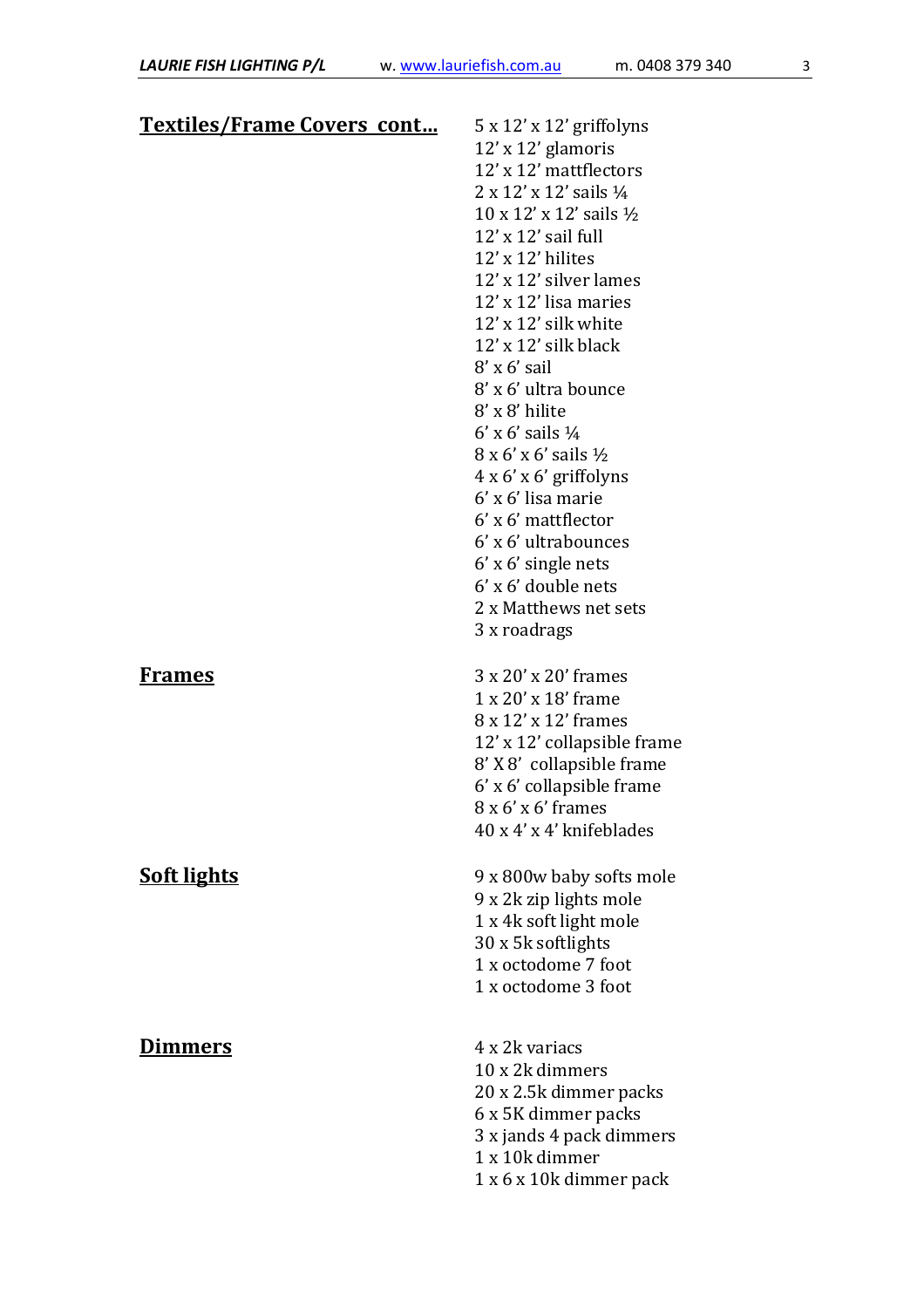| <u>Dimmer Control</u> | 1 x laptop and monitor 24"<br>1 x light factory dimmer software<br>1 x 2 universe desk<br>1 x 24 channel desk<br>2 x 12 channel desks<br>$2 \times 60/120$ event plus desks<br>DMX cables 05 metre<br>DMX cables 25 metre<br>DMX cables 100 metre                                                                                                                                                                                                                                                                                       |
|-----------------------|-----------------------------------------------------------------------------------------------------------------------------------------------------------------------------------------------------------------------------------------------------------------------------------------------------------------------------------------------------------------------------------------------------------------------------------------------------------------------------------------------------------------------------------------|
| Distro/Cabling        | 6 x powerloc distro sleds<br>1 x powerloc dumb tees<br>powerloc sets 5 metre<br>powerloc sets 15 metre<br>powerloc sets 30 metre<br>distro boards 3 phase<br>3 phase mains 30 metre cable<br>socopex 50 metre cables<br>socopex 30 metre cables<br>socopex 15 metre cables<br>Whelan 15 metre cables<br>125 amp c form cables<br>63 amp c form cables<br>32 amp single phase cables<br>20 amp single phase cables<br>15 amp single phase cables<br>3 phase splitters<br>3 phase elb's<br>cable ramps 5 channel<br>cable ramps 4 channel |
| <b>Stands</b>         | 50 x c-stands<br>5/8 stands<br>24 x 2k pushup stands<br>8 x overhead stands<br>14 x windup stands<br>8 x double windup stands<br>2 x crank stands 4 stage<br>4 x crank stands 3 stage<br>1 x baby crank stand<br>1 x boompole<br>1 x westgate boom pole kit                                                                                                                                                                                                                                                                             |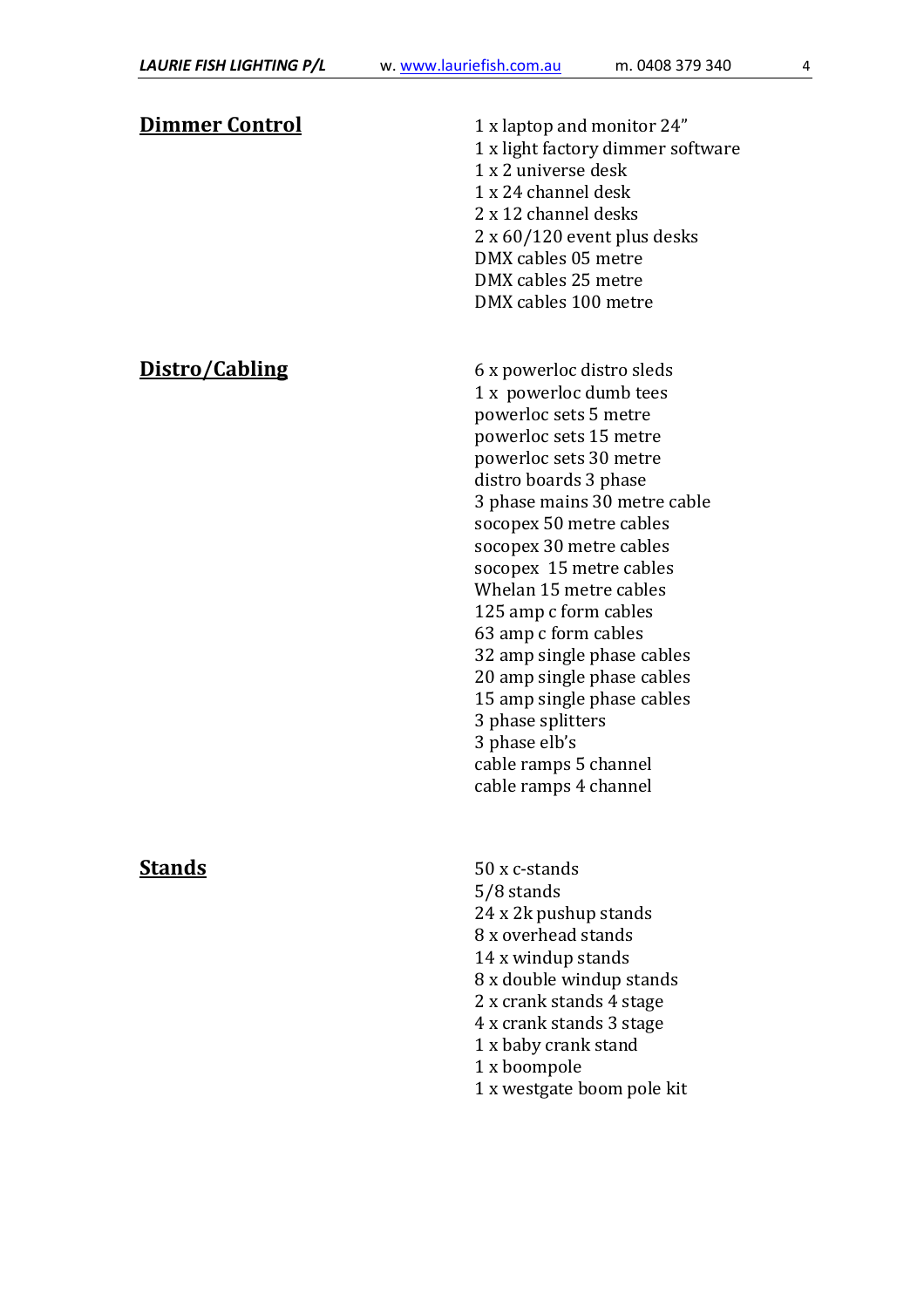Cutters/Misc 14 x floppies 4 x flippies 2 X flappies 9 x meataxes applebox set pancake set 2 x smoke machines 2 x fans blacks assorted sizes

Generators Truck mounted silenced 120KVA generator Ute mounted 40KVA generator 3k generator 1k generator link cable for 3k generator

## Rigging/Hardware 220 x shotbags

 10 x risers 70 x gridclamps 12 x Hollywood clamps 5 x quackers poly holders 16 x magic arms 30 x cardellinis 12 x spud plates 3 x kd popup canopys 3m x 3m 1 x sliding trombone 30 x turtles 20 x autopoles 6 x spigoted chainvise grips 7 x ladders 2 x kinoflo trolleys 2 x frame trolleys 4 x c-stand trolleys 2 x hardware trolleys 4 x condenser lens 3 x followspots 10 x groundrows 20 x assorted chimeras gel rolls domestic globes